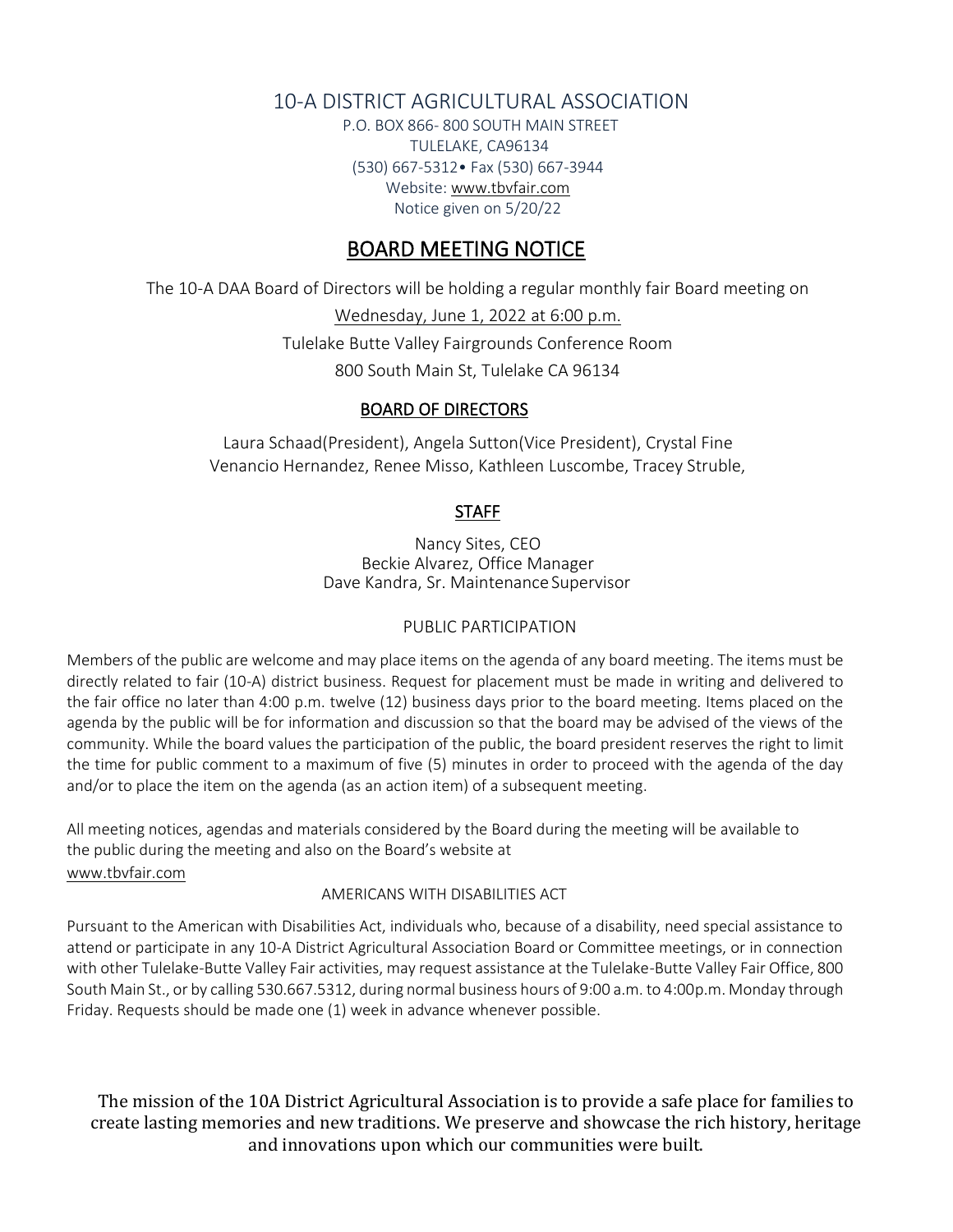

# **10A DAA Board Meeting Agenda**

Wednesday, June 1, 2022 at 6:00pm

1. CALL TO ORDER: President Schaad

All matters noticed on this agenda, in any category, may be considered for action. Any item not so noticed may not be considered. Items listed on this agenda may be considered in any order at the discretion of the President. This agenda, and all notices required by the California Bagley-Keene Open Meeting Act, are available at www.tbvfair.com

- 2. ROLL CALL OF DIRECTORS and DECLARATION OF QUORUM
- 3. INTRODUCTION OF GUESTS & STAFF PRESENT
- 4. COMMUNITY RELATIONS/PUBLIC COMMENT: (5 minutes)

Speakersarelimitedtofive(5)minutes.Thistimeis foritemsnotonthecurrentagenda.No debatebythe Boardshallbepermittedonsuchpubliccomment.Noactionwillbetakenon such comment at this time, as law requires formal public notice prior to any action on a docket item. Public comments on items listed elsewhere on the agenda will be heard as that item is beingconsidered.

5. CONSENT CALENDAR: (Discussion/Action by Board)

Any member of the public, staff or board of directors may request that an item be removed from the consent calendar discussed, and acted upon as a separate Item. For convenience, all matters listed on the Consent Calendar may be considered and acted upon in one motion without any discussion unless a Director, a member of staff, or a member of the public request's individual treatment.

- a. Minutes of May  $4<sup>th</sup>$ , 2022 Meeting
- b. Cash Disbursements April 2022
- c. Interim Rental Contracts
- d. Interim Rental Cleaning/Damage Deposit Refunds
- e. Current Finance Report April 2022
- 6. CORRESPONDENCE: (Information/Action by Board)
	- All CDFA, CFA or CFSA memo's
- 7. TULELAKE-BUTTE VALLEY FAIR FRIENDS REPORT: (Information/Action by Board)
	- a. Financial Report
	- b. Any other business
- 8. COMMITTEE REPORTS (Informational/Action by Board)
	- a. Livestock Committee Sheep/Swine/Goat Weigh in Wednesday, July 6 & Thursday, July 7 evening or early morning
	- b. Public Relations Updated Exhibitor Handbook; Farmer and Rancher of the Year; Parade Grand Marshal

The mission of the 10A District Agricultural Association is to provide a safe place for families to create lasting memories and new traditions. We preserve and showcase the rich history, heritage and innovations upon which our communities were built.